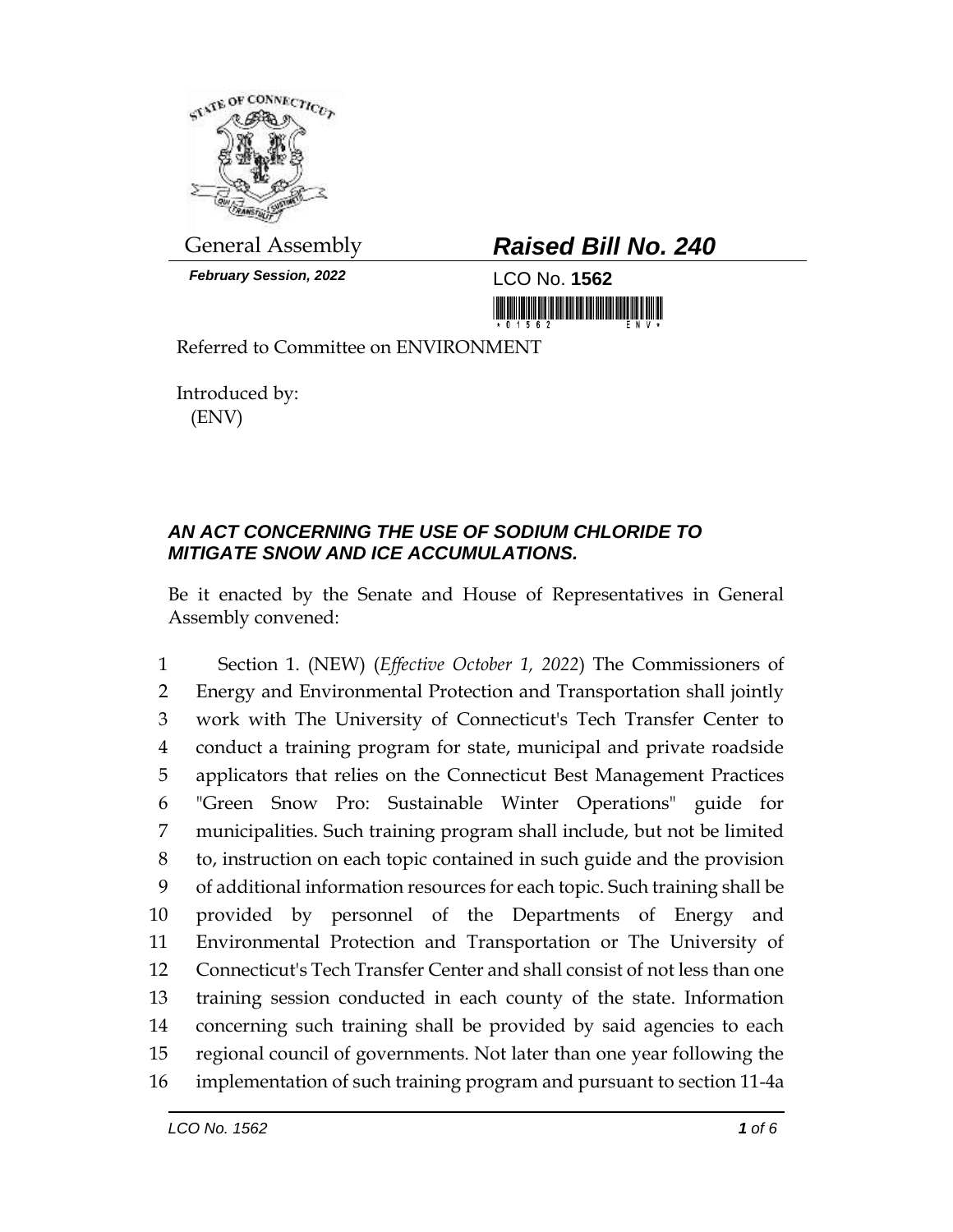of the general statutes, said commissioners shall jointly submit a report to the joint standing committees of the General Assembly having cognizance of matters relating to the environment and transportation on how many state, municipal and private applicators have received training pursuant to such program, any goals for the future of such program and any recommendations concerning proposed legislation to reduce the effects of sodium chloride on private wells and public drinking water supplies.

 Sec. 2. (NEW) (*Effective from passage*) (a) For the purposes of this section and section 3 of this act:

 (1) "Apply salt" means to apply salt or a salt alternative to roadways, parking lots or sidewalks for the purpose of winter maintenance;

 (2) "Commercial applicator" means any individual who applies or supervises other persons who apply salt, except any municipal or state employee or employee of a political subdivision of the state;

 (3) "Commissioner" means the Commissioner of Energy and Environmental Protection;

 (4) "Department" means the Department of Energy and Environmental Protection;

 (5) "Salt" means sodium chloride, calcium chloride, magnesium chloride or any other substance containing chloride; and

 (6) "Salt alternative" means any substance not containing chloride that is used for the purpose of de-icing or anti-icing.

 (b) Any commercial applicator may apply to be annually certified by the department. Applicator certificates shall be issued by the department provided any business that employs multiple commercial applicators may obtain a master certificate for the owner or chief supervisor, and commercial applicators employed by the business may obtain certificates to qualify under such master certificate. Any business that holds a master certificate shall ensure that all commercial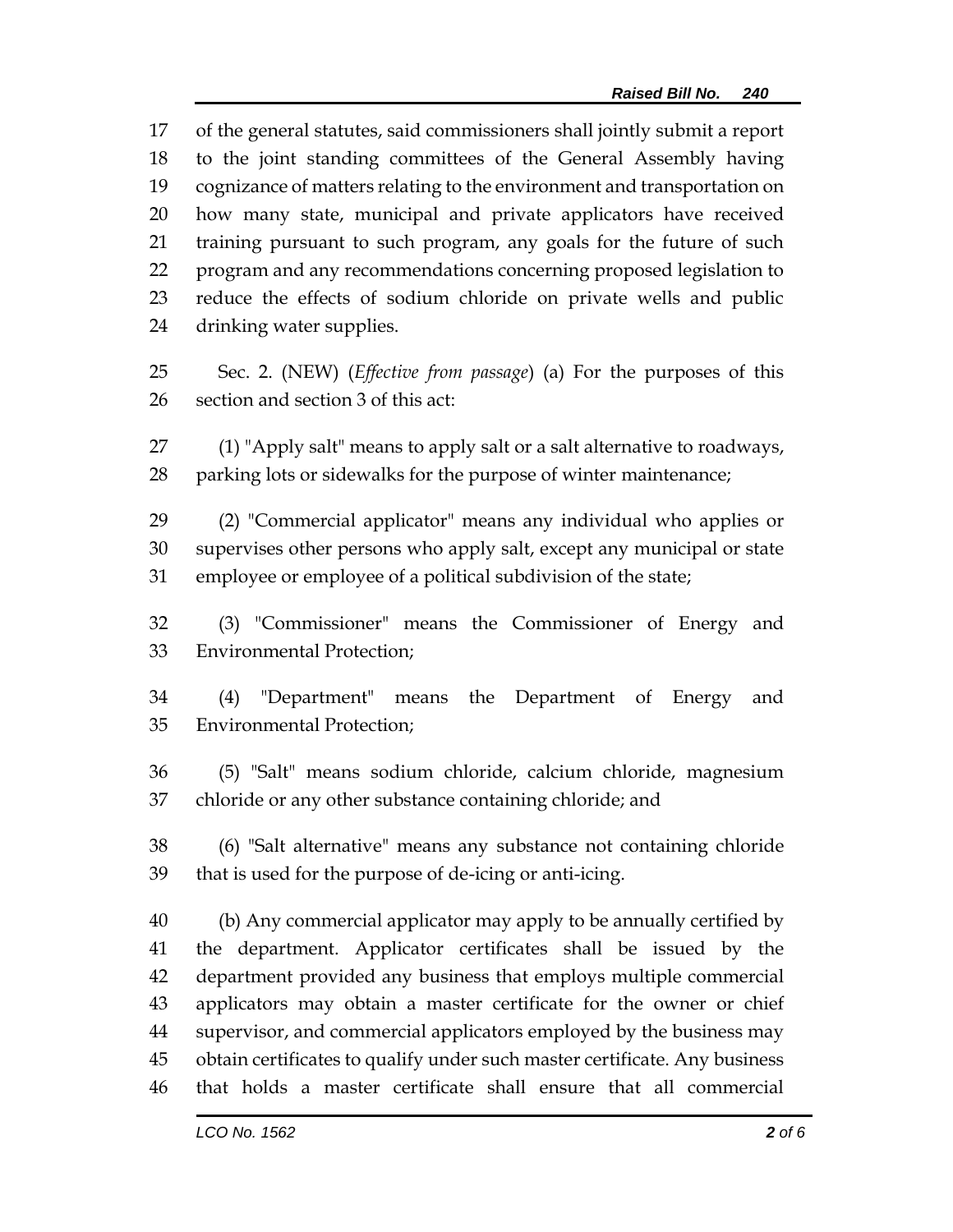applicators operating under such master certificate receive the required training and shall provide the required recordkeeping on behalf of all commercial applicators. Any fees established by the commissioner pursuant to this section for such certificates shall be sufficient to cover all costs incurred from the provision of such training program. Any annual fee established by the commissioner for certificates obtained under a master certificate shall be significantly less than the fee for a master certificate.

 (c) Application for such certification shall be on a form prescribed by the commissioner and shall include the following: (1) The full name and address of the person applying for the certification; (2) the name and address of a person whose domicile is in the state, and who is authorized to receive and accept service of summons and legal notices of all kinds for the applicant; (3) the type of apparatus used to apply salt or salt alternative whether liquid or dry; and (4) any other information deemed necessary by the commissioner.

 (d) The commissioner shall administer and enforce the provisions of this section within available resources.

 (e) The commissioner may issue an order to any person who is in violation of any provision of this section and any regulation adopted pursuant to this section, including, but not limited to, an order to cease and desist from any act in violation of such provision or regulation. Any order issued by the commissioner pursuant to this subsection shall be effective immediately. The commissioner, after notice and hearing, pursuant to chapter 54 of the general statutes, may revoke the certification of any person who violates any such provision or regulation.

 (f) There is established a separate, nonlapsing salt application account. Such account shall contain any moneys required by law to be deposited into said account. Such account shall be used by the commissioner to administer the salt applicator certification program established under this section. Certification fees collected by the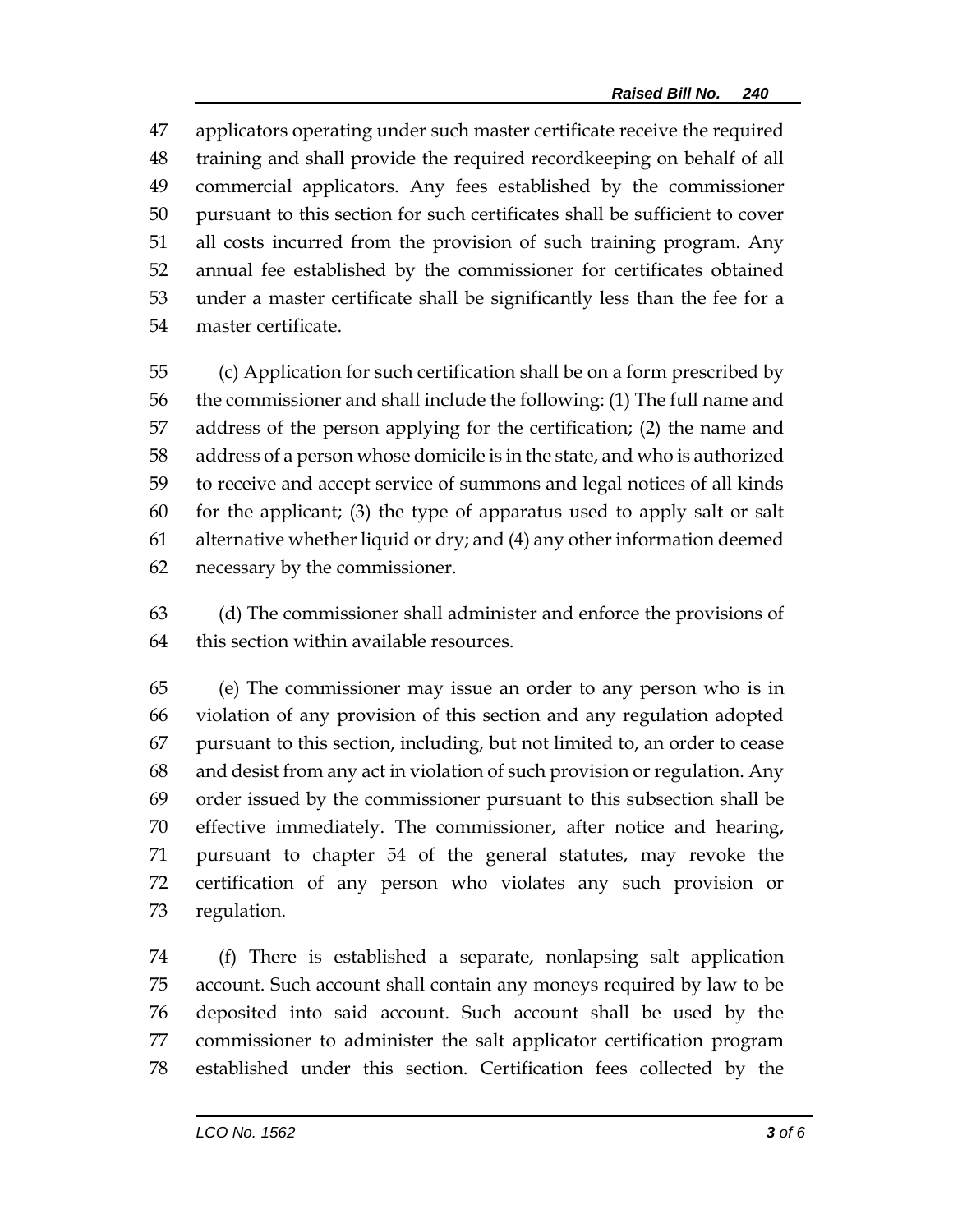commissioner pursuant to this section shall be deposited with the State Treasurer and be credited to such account and may be invested as provided by law. Interest received on any such investment shall also be credited to such account. No funds from the General Fund shall be used to cover the cost of the salt applicator certification program.

 (g) The commissioner shall adopt regulations, in accordance with the provisions of chapter 54 of the general statutes, to implement the provisions of this section. Such regulations shall include, but are not limited to, provisions to: (1) Establish policies and goals for applying salt; (2) receive and allocate federal grants and other funds or gifts for the purpose of carrying out any provision of this section; (3) provide for the types and frequency of training programs required for certification; (4) establish procedures for commercial applicators to obtain certification; (5) recordkeeping required for commercial applicators to maintain certification; and (6) provide for the establishment and collection of fees to cover the cost of such program implementation.

 Sec. 3. (NEW) (*Effective from passage*) (a) No commercial applicator, as defined in section 2 of this act, who is certified in accordance with section 2 of this act, and no owner, occupant or lessee of any land that is maintained by a commercial applicator certified in accordance with section 2 of this act, shall be liable for damages arising from insufficiencies or hazards on any premises owned, occupied, maintained or operated by such commercial applicator or owner, occupant or lessee, even if such commercial applicator or owner, occupant or lessee had actual notice of such insufficiency or hazard, when such insufficiency or hazard is caused solely by snow or ice, and the commercial applicator's, owner's, occupant's or lessee's failure or delay in removing or mitigating such insufficiency or hazard is the result of such commercial applicator's, owner's, occupant's or lessee's implementation of best management practices for winter road, parking lot and sidewalk maintenance adopted and published by the Department of Transportation in conjunction with the Department of Energy and Environmental Protection, except in the case of gross negligence or reckless disregard of such insufficiency or hazard by such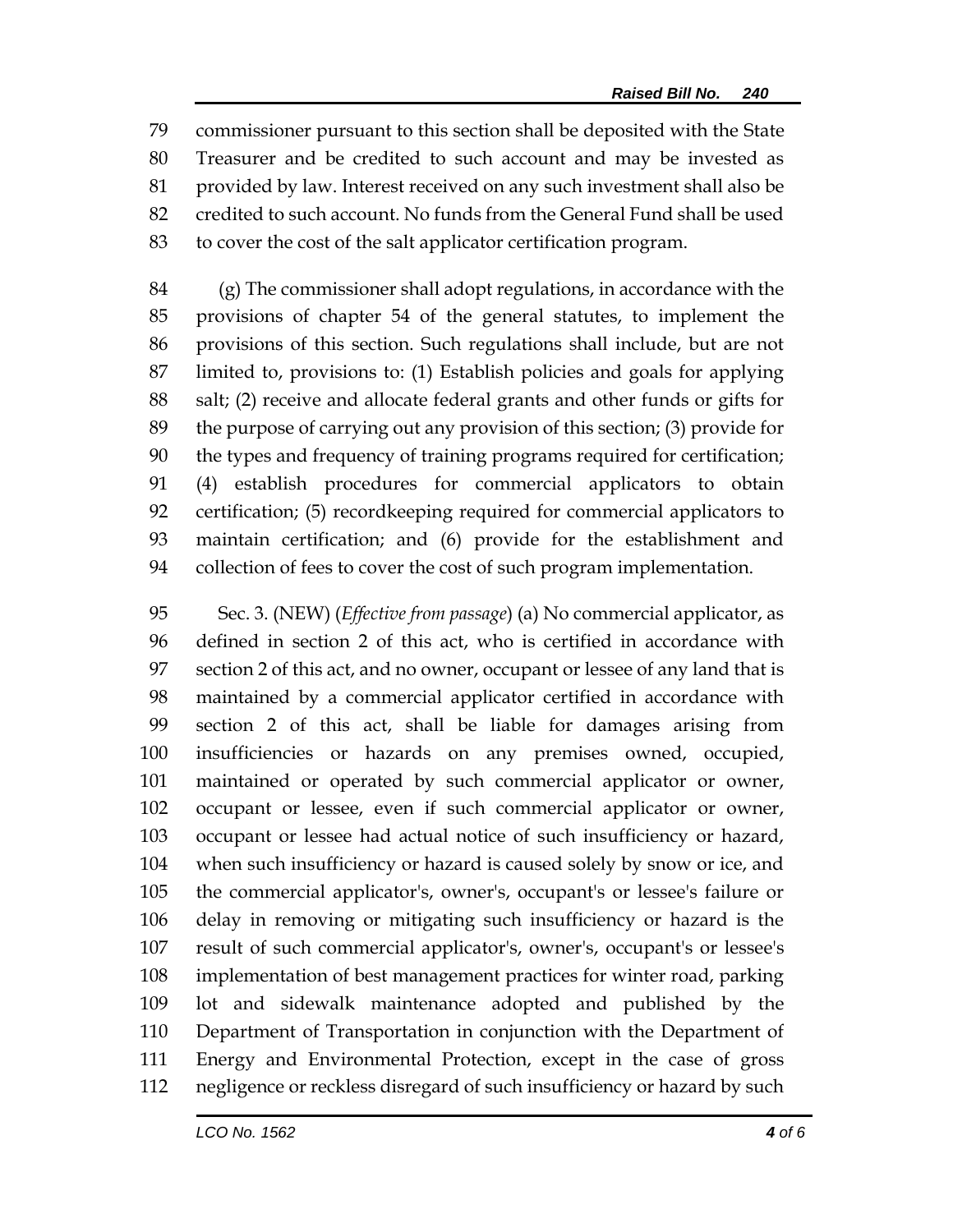commercial applicator, owner, occupant or lessee. Any commercial applicator, owner, occupant or lessee who adopts such best management practices shall be presumed to be acting pursuant to the best management practices in the absence of proof to the contrary.

 (b) In order to receive the liability protection provided in subsection (a) of this section, such commercial applicator, owner, occupant or lessee shall keep a written record describing such commercial operator's, owner's, occupant's or lessee's winter road, parking lot and property maintenance practices. Any such written record shall include the type and rate of application of de-icing materials used, the dates of treatment and the weather conditions for each event requiring de-icing. Such records shall be kept for a period of three years.

 Sec. 4. (NEW) (*Effective from passage*) Not later than January 1, 2023, each local health district shall establish an electronic reporting system for the owner of any home or well that is damaged as the direct result of sodium chloride run-off to register such damage with the local health department. Not later than January 1, 2023, and each year thereafter, each local health department shall submit any report received pursuant to this section during the previous calendar year to the Office of Policy and Management. The Secretary of the Office of Policy and Management may identify any available state or federal financial resources to assist such owners with the costs of remediation, mitigation or repair of such homes or wells and establish any criteria and procedures for the issuance of any such financial assistance to such owners.

 Sec. 5. (NEW) (*Effective from passage*) Any person, as defined in section 1-1 of the general statutes, who installs residential water treatment systems, including, but not limited to, automatic water softeners or tanks, shall test a customer's drinking water for the presence of sodium and chloride prior to making any recommendation to such customer or potential customer regarding the installation of an automatic water softener or tank. Such testing shall be performed by an environmental laboratory registered pursuant to section 19a-29a of the general statutes.